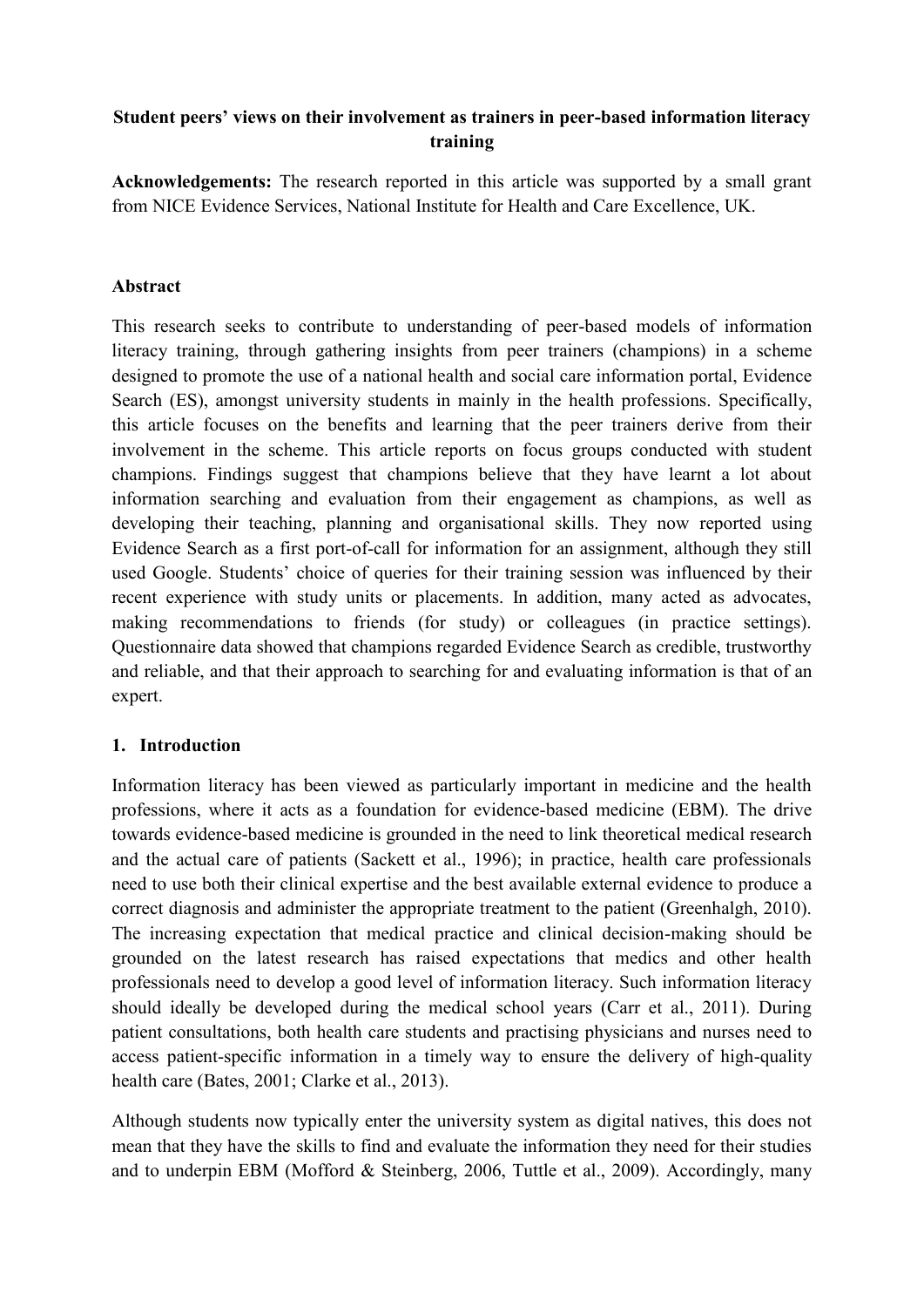students in medical and health care disciplines, as well as in other disciplines are offered the opportunity to engage in information literacy training delivered by subject and other university librarians. However, there is evidence that such training meets with limited success. Various commentators and researchers have suggested that one of the problems of such training lies in convincing students of its relevance to their studies and subsequent careers. This can lead to poor attendance at sessions (Dorsch et al., 2004; Gross & Latham, 2007, 2012; Smith et al., 2013) and poor retention of search and evaluation skills (Cullen et al., 2011; Jacobsen & Andenaes, 2011). Perceptions of relevance and usefulness might be improved through better coordination between library and academic staff (Flaspohler et al., 2007), more sessions (Dorsch et al., 2004 Farrell et al., 2013), and/or delivery that is better integrated into the curriculum (Jacobsen & Andenaes, 2011; McKinney et al., 2011).

In the light of the limited effectiveness of traditional information literacy training approaches, this article takes the opportunity to investigate an alternative approach using peer-based delivery. Peers have first hand experience of the curriculum, assignments, and student learning processes, and are thus in a good position to tailor the training and thereby to enhance perceptions of its relevance. Whilst there have been few studies on peer-based information literacy training, the wider evidence from studies of peer teaching and learning suggests that it has benefits for both the student tutor and the student peers (Bolton et al., 2009; Verity et al., 2007). More specifically, there is evidence that peer teaching can promote peer tutors' own learning and confidence and students' learning and consolidation of topics (Thomson et al., 2014). Accordingly, this article focuses on peer trainers' views of their experience of engagement in delivering information literacy training, and any benefits and learning that occur through their involvement as peer trainers. More specifically, the aim of this study is to generate insights into the experience of being a peer information literacy trainer.

The remainder of the article is structured as follows. First, a literature review summarises prior literature on information literacy training. Then, the focus group methodology is outlined. This is followed by a report of findings. Finally, discussion and conclusions summarises the findings and relates them to previous research, and offers recommendations for research and practice.

## **2. Literature review**

There has been considerable concern about the information literacy skills of those described as 'digital natives' or 'Google geeks'. Studies show that, despite having sophisticated internet skills, young people and students still experience difficulty in locating, evaluating and using online information for study and other purposes (Bailey et al., 2007; Gray et al., 2005; Schroeder, 2010) and are often over-reliant on Google for locating sources (McKinney et al., 2011, Rowlands et al., 2008). In addition, Kim & Sin (2011) suggest that in choosing sources students prioritise accessibility over accuracy and reliability. In response to this, there has been discussion and research, relating to information literacy training. Unfortunately, much of this research suggests that information literacy training has limited impact. Some researchers suggest that a key problem are the constraints imposed by one-shot library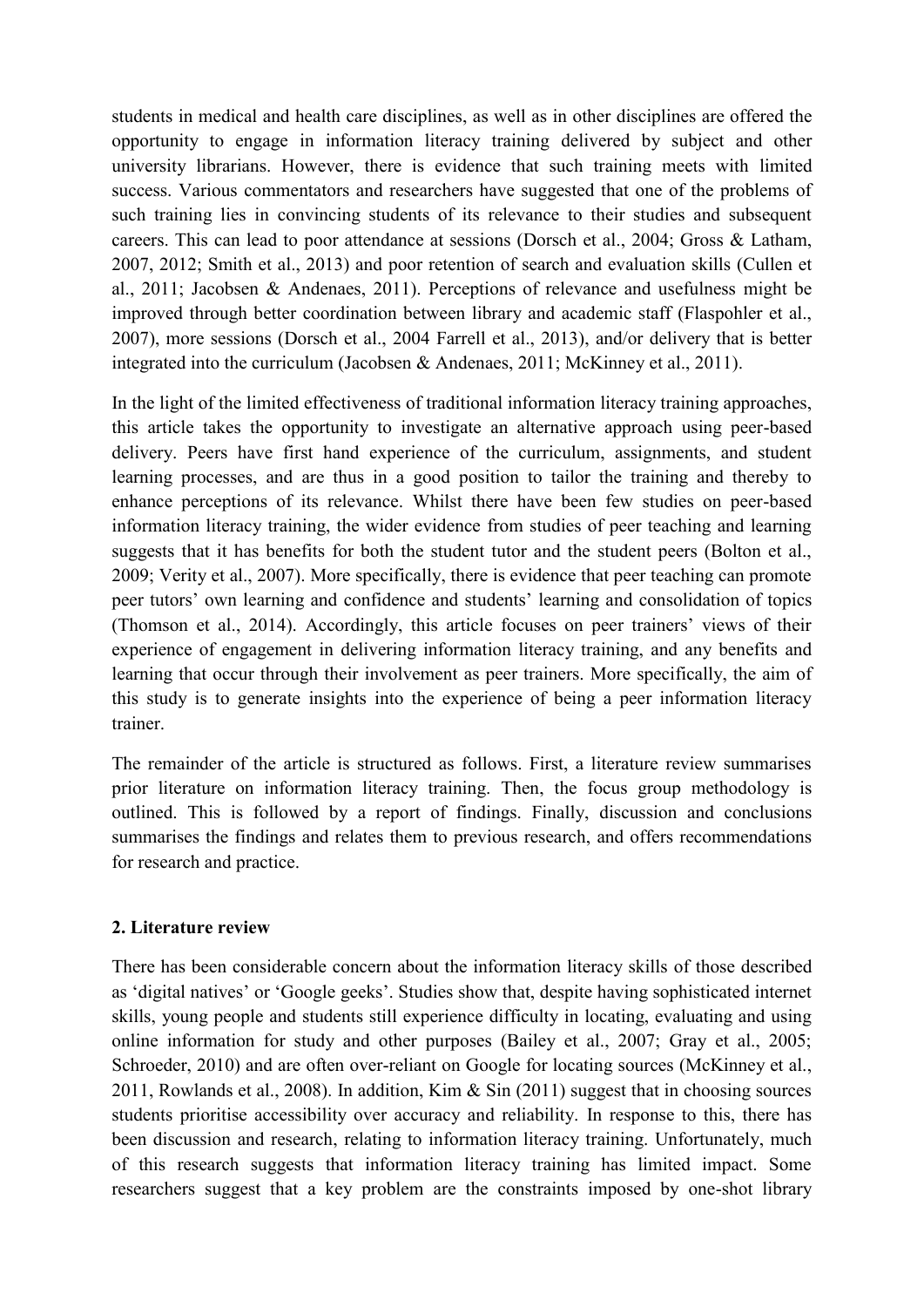instruction (e.g. Farrell et al*.*, 2013; Walker & Pearce, 2014). Some recent studies have explored the effect of different pedagogical approaches to one-shot sessions, including interactive learning (Loo, 2013; Hsieh et al., 2014), concerns regarding longer term retention persist (Hsieh et al., 2014). Inquiry-based learning (IBL) is a learning approach that embeds information literacy, has potential for greater impact since it involves a longer engagement and immediate relevance to student learning and achievement (McKinney et al., 2011). Similarly, relevance can be embedded through an emphasis on evidence-based practice in, for example, the context of education in medicine and healthcare (Jacobsen & Andenaes, 2011; Jake et al., 2012). Specifically, Simons et al. (2012) suggest that effective information literacy training should be embedded in the curriculum and clinical environment to facilitate patient care and lifelong learning. Throughout this exploration of different approaches, the notion of engagement is central (Walker & Pearce, 2014), and there has been increasing interest in the development of systematic approaches to integrating information literacy training into academic curricula (Moselen and Wang, 2014; Mullins, 2014).

There have been a few prior studies that have explored the value of using peer support or learning in the development of information literacy. These demonstrate some of the advantages of using peers; peers have targeted knowledge from their recent student experiences, are seen as more approachable (Bolton et al., 2009), and are preferred sources to support searching activities (Verity et al., 2007). Hellbring and Wiberg (2013) suggest that peer tutors bring the following to their role: subject knowledge, awareness of study needs, and skills in solving assignments. In addition, peer tutoring provides learning opportunities for the peer trainers, often enhancing both their information and teaching skills (Halliday  $\&$ Nordgren, 2005; Topping, 1996).

In summary, whilst information literacy training is well-embedded in the practice of university libraries, previous research suggests there is scope for further innovation in this area, and more specifically that models that capitalise on students' subject knowledge, awareness of study needs, and engagement with assignments may be of particular interest. Hence, this article reports on an evaluation of one such scheme, and does so by focussing on the peer trainers' perspective.

## **3. Case context for study**

The study is conducted in the context of the NICE Evidence Search Student Champion Scheme. NICE, the National Institute for Health and Care Excellence, is a provider of national guidance and advice to improve health and social care. Established in 1999, in 2013 it became a Non Departmental Public Body, accountable to its sponsor department, the UK Department of Health, yet operationally independent of government. As such it engages in a number of activities that provide the platform for enhancing evidence-based practice across the medical and health professions; both the portal, Evidence Search, and the information literacy training scheme, the Student Champion Scheme are amongst those activities.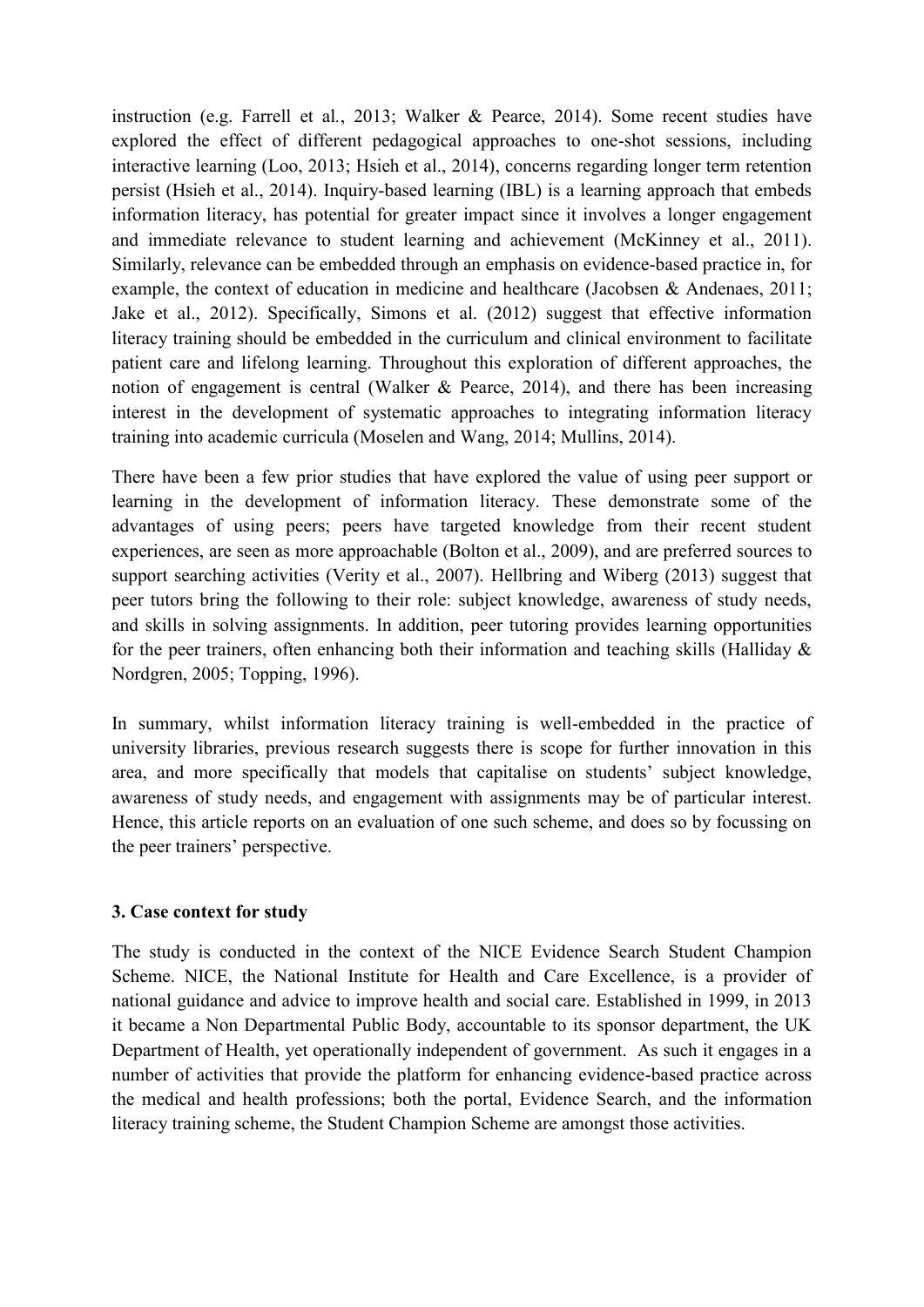The NICE Evidence Search Student Champion Scheme (SCS) is a peer based information literacy training scheme, operating in a specific and unique context [\(http://www.nice.org.uk/Get-Involved/Student-Champions\)](http://www.nice.org.uk/Get-Involved/Student-Champions). The Scheme's aim is to train healthcare students in the use of NICE Evidence Search. The two initial target disciplines were Medicine and Pharmacy. Evidence Search (ES) is a web-based portal that provides free open access to selected and authoritative health and social care evidence-based information Its aim is to help students, specialists, clinicians, managers and all health providers make better and quicker evidence-based decisions. Information accessible via NICE ES includes clinical and public health guidance, government policy, patient and drug information, systematic reviews, primary research and informally published material (i.e. grey literature).

In the initial stage of their participation in the Student Champion Scheme, student champions attend a group training day that is designed to give them a good understanding of Evidence Search and help them to confidently facilitate peer-group training. They are also provided with a tool kit to assist them in running training sessions with their peers. Next, champions are expected to promote and deliver at least one learning session on Evidence Search to a minimum of eight students in their home university. In this process they are supported by a librarian or academic in their own university (a facilitator), and often work with another student champion. Finally, after they have delivered their training to peers, student champions are invited to attend a study day focusing on NICE, which provides an opportunity to meet with students from other universities and other disciplines. The study day covers: what NICE does; who works with NICE; the process for developing NICE Guidance; how NICE services/products can help them with their studies, continuing education and their future practice, and how to keep in touch with NICE.

# **4. Methodology**

The key objectives of this study were:

- 1. To learn about the students' experience of their involvement with the scheme.
- 2. To profile the search and information evaluation behaviour of champions and their attitude to NICE Evidence Search.

Six focus groups, involving 42 champions, were conducted at a NICE training day, at which champions from a number of different universities were gathered together to exchange experience and learn more about NICE. Focus groups were selected as the research method, because they provided the opportunity to involve a large number of student champions, and to engage them in an open but structured discussion about their experiences. Each focus group had seven members; all focus groups were facilitated by a fully briefed and experienced facilitator. From data gathered in the questionnaire (see below) the gender distribution was 25 (59.5%) females, 10 (23.8%) male, and 7 (16.7%) undeclared. The majority of participants were from medical schools, 38 (90.5%), with 3 (7.1%) from pharmacy schools and 1 (2.4%) from a dentistry school.

The focus groups were structured with the aid of a protocol, which asked students to discuss the following questions: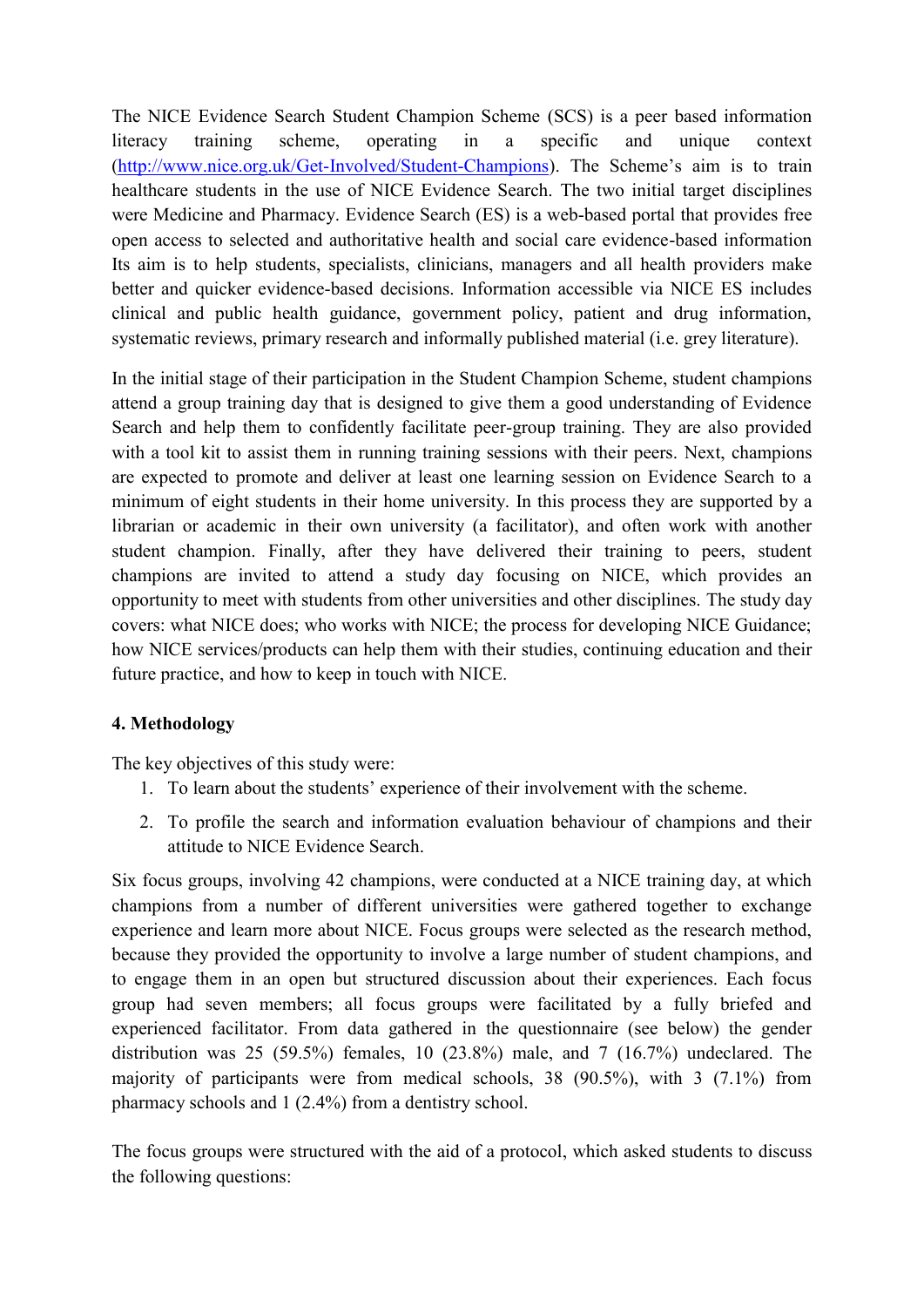- 1. What is the most important thing that you have learnt from your involvement with SCS?
- 2. If you were searching for information for an assignment, would ES be your first port-ofcall?
- 3. Have you recommended ES to friends or colleagues? If so, who, when and why?

The protocols (student and facilitator) were piloted with NICE staff, revised and approved. Question 1 used a flip chart and post-it note activity to encourage students to share what they had learnt from the scheme: teaching skills, or information skills, a mix of the two, or something else altogether. All focus groups were recorded and each facilitator made notes of the key points emerging in their group. Focus group conversations were transcribed, and analysed using thematic analysis.

Immediately following the focus groups, a short, tick-box questionnaire was distributed to students. This included twenty-seven five-point Likert-style statements and covering: 1) frequency of use of certain search features of ES: 2) evaluation of the information retrieved; and, 3) general attitudes to ES. The questionnaire design was informed by discussions with NICE staff and by previous research (Rowley & Johnson, 2013; Rowley et al., 2013). Data from the questionnaire was entered into SPSS for descriptive and analytical analysis.

# **5 Findings**

# **5.1 Focus group**

Question 1: What is the most important thing that you have learnt from your involvement with the Student Champion Scheme?

This question is designed to offer insights into the main benefits from the champion's experience as a peer-trainer. Participants were invited to answer question 1 by writing their response on a post-it note and placing it on a pre-prepared Venn diagram drawn on a flipchart sheet. The two main choices were 'Learning to teach' and 'Learning about information'; in addition, they could put their post-it notes between the two main choices or in neither of them.

The vast majority of comments (35 post-it notes, representing 75% of all answers) fell in the 'Learning about information' category, with three notes in the 'Learning to teach' area, eight into the intersection of the two areas, and, one outside either of the circles. Discussion revealed an underlying reason for this distribution - champions already had some experience of teaching as part of their study curriculum:

*As part of our course we are required to teach all the time anyway so I feel like, as far as this is concerned, that this has not added that much to my teaching.* (FG 4)

However, champions did suggest that being a champion did extend their teaching skills, by, for example offering the opportunity to transfer teaching skills from previous experiences, and extending their experience of teaching contexts, to include, for example, developing and planning a cascade session, teaching with computers, and working with co-facilitators.

Discussion on 'Learning about information', suggested that the training that they received, together with their engagement with passing their knowledge on to others, both increased their awareness of ES, as well as convinced them of the value of using the right information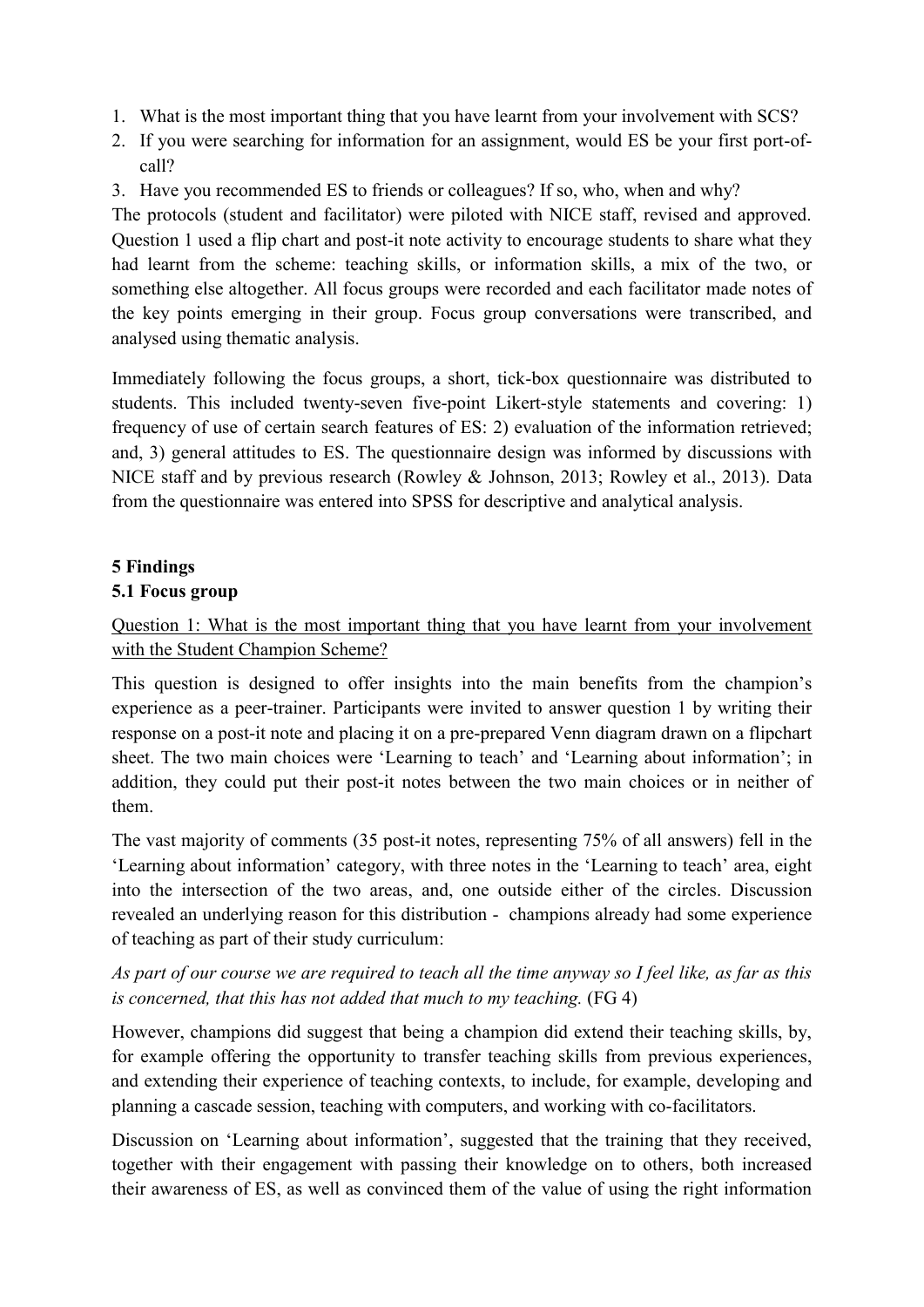in study, clinical and other practice settings. They also became more experienced as searchers, and advocates for ES, and to some extent evidence-based practice. The following quotes illustrate enhanced awareness of ES. Some had not heard of ES before:

*The existence of NICE Evidence! The information available/resources. How it works/how to navigate.* (FG 1)

*About NICE Evidence Search, I didn't realise it existed. We had been taught about the searches such as Medline, Ovid, Scopus but not about NICE Evidence Search.* (FG 2)

Others gained a better understanding and appreciation of its features:

*How to filter results effectively. How to gain the most appropriate results from search terms.*  (FG 3)

*Deeper awareness of NICE Evidence Search and resources available. Learnt about NICE itself and what guidance/resources it provides.* (FG 5)

*Using NICE Evidence as a search tool for multiple types of information: care pathways, accredited guidelines, current research, setting alerts for new info.* (FG 1)

Several champions commented on the value and application of the information:

Learning how to use an accredited website for evidence based research – really useful as a *student and in the future.* (FG 6)

*Contains evidence based information and all-important resources that I will need. This helps me doing assignments, coursework, etc.* (FG 4)

*Importance and usefulness of a reliable information source in clinical practice.* (FG 2)

Some comments revealed a more discerning attitude towards good, reliable online health resources:

*The importance of accredited up to date information. So we know which results are most accurate and relevant.* (FG 2)

*The importance of the systematic review and appraisal of evidence and that gives always the best sort of evidence to me to answer clinical questions.* (FG 5)

Question 2: Can we confirm whether, if you were searching for information for an assignment, Evidence Search would be your first port-of-call?

The purpose of this question is to investigate whether being a champion affects their information behaviour in terms of the sources that they use. Most champions agreed that ES would be their first port-of-call when working on an assignment, although they might still use Google for other types of searches:

*I go to Google first, just to get a general idea. If I want something reliable then I would go to NICE.* (FG 2)

*For something like for an assignment then I would use Evidence Search, but if I was doing something myself, something personal I might just Google it.* (FG 4)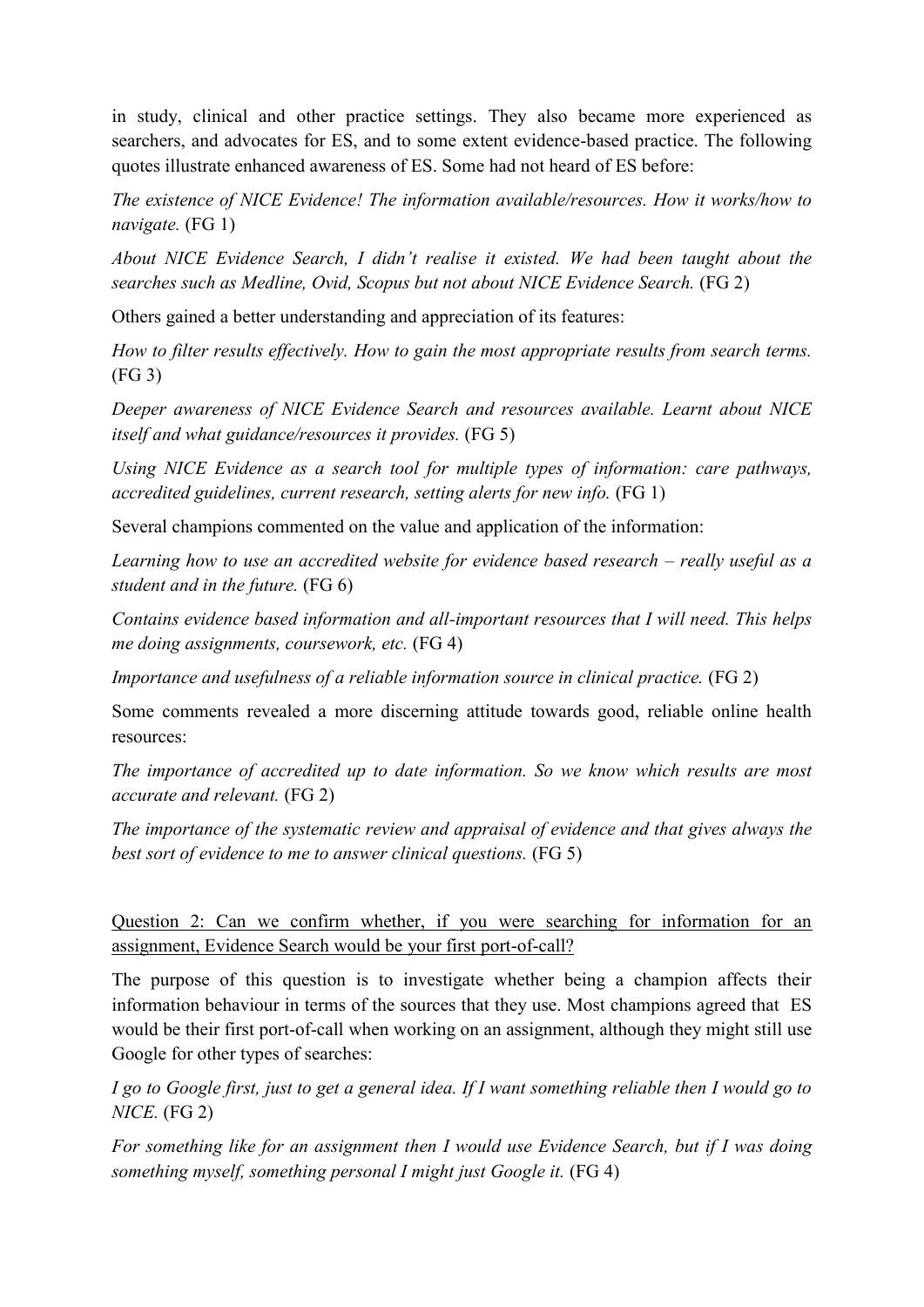*For an assignment? I would say yes, of course. For the references it is going to be a good source, reliable. For a quick reference, a quick info, I would probably still Google it, but for an assignment, yes, definitely.* (FG 6)

On the other hand, it is important to acknowledge that champions soon become expert enough to understand the limitations of a specific source, and in the case of ES were commenting on the lack of an advanced search option, such as the drop down advanced search option available in PubMed, and their perception of the absence of a Boolean search. In fact, AND and OR are embedded in the system, with AND being the default.

*I think Evidence Search could do with an advanced search button…. Because right now you can only do the essentials, but I'd use it more if I could go deeper.* (FG 1)

They reported often having to use ES alongside other databases because of this issue.

Also, several students mentioned the need to check quickly for a condition or a term while on the ward, where access to computers might prove difficult. The solution to this problem would be the development of a version of ES that is compatible with tablets and smartphones:

*It would give a quick access. You don't always have the time to sit at the computer, definitely not when you're on the ward!* (FG 6)

Question 3: Have any of you recommended NICE Evidence Search to friends or colleagues? If so, who, when and why?

This question is designed to explore the extent to which champions act as advocates in addition to their role as trainers. Indeed, many of the student champions have recommended ES to fellow students and/or hospital/ward staff:

*I have been in contact with some friends from other universities that are not part of the Scheme and I'll try to do some sessions there, because I think they would be interested.* (FG 4)

*Some friends were looking for guidelines on something, I can't remember what now, so…I sent them to NICE.* (FG 6)

*I told other students. And, when they saw it they said 'oh, I wish I had known about this earlier'.* (FG 1)

*I told doctors on the ward, nurses and many of them have never heard about it before. So there has been some discussion and I know that in the future they'll probably use it too. It's word of mouth, isn't it?* (FG 4)

*I told some nurses at the hospital who were trying to go to Google and I said to them about NICE Evidence Search.* (FG 6)

*To my housemate, who is a pharmacist, she had a coursework piece and she did not know how to find the information, so I said, go on that...and as well there's the BNF.* (FG 3)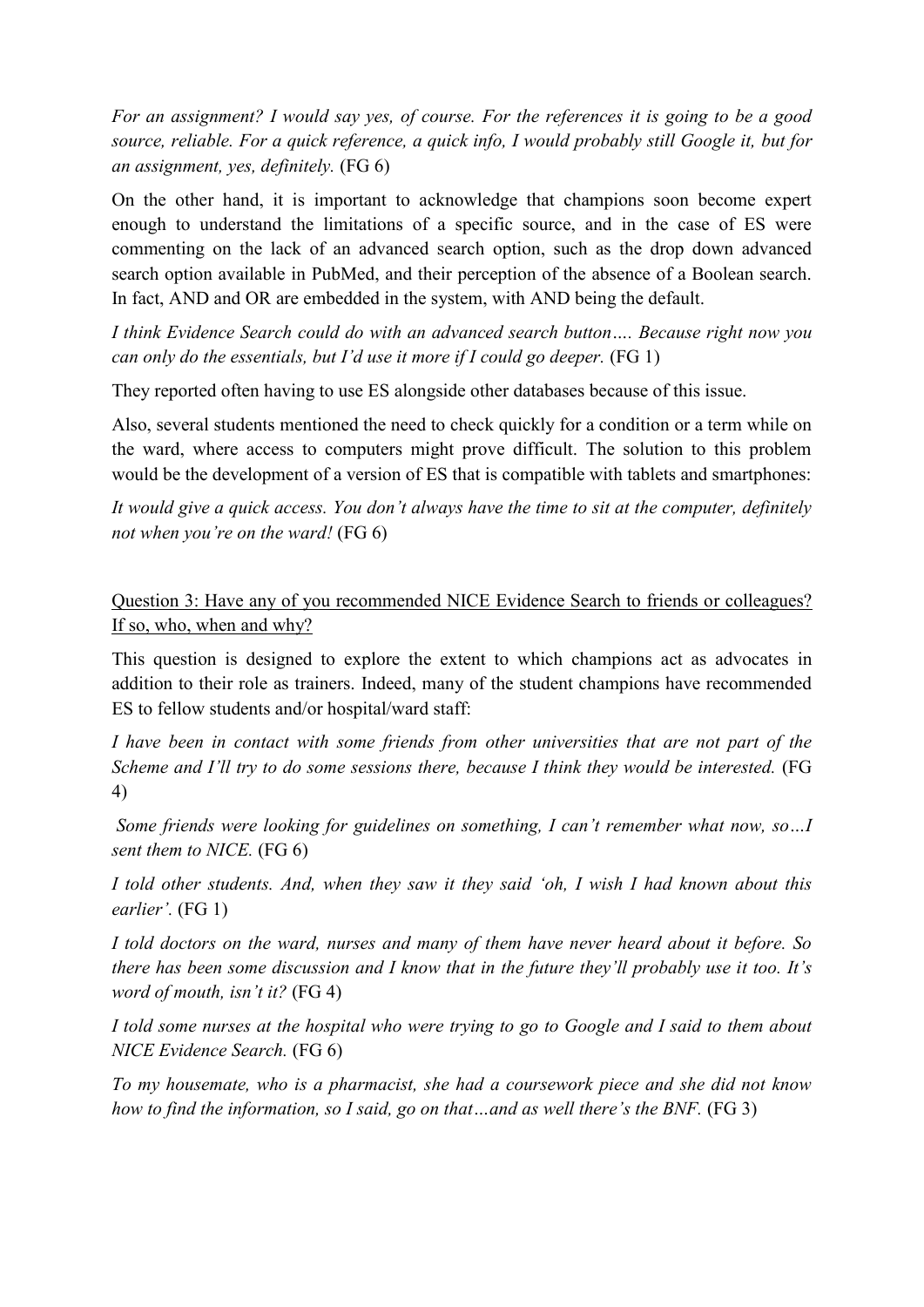In summary, having been convinced of the value of ES, and developed their own confidence in its use, champions incline towards advocacy in the form of word-of-mouth recommendations.

## **5.2 Focus group questionnaire**

The questionnaire was designed with the purpose of better understanding students' approach to ES, including searching and evaluation.

|            | Code           | <b>Statement</b>                                                     | Mean  | s.d. | Mean | Mean |
|------------|----------------|----------------------------------------------------------------------|-------|------|------|------|
|            |                |                                                                      | (Tot) |      | (M)  | (F)  |
| Search     | S1             | NICE Evidence Search is my first port-of-call                        | 3.95  | 0.61 | 3.93 | 3.96 |
|            | S <sub>2</sub> | I make a list of search terms before I start my<br>search            | 2.45  | 0.87 | 2.47 | 2.44 |
|            | S3             | I determine new search terms during the search<br>process            | 4.05  | 0.71 | 4.20 | 3.96 |
|            | S4             | I use the search filters                                             | 4.21  | 0.79 | 3.80 | 4.44 |
|            | S <sub>5</sub> | If I find little information, I adjust the question                  | 4.31  | 0.76 | 4.33 | 4.30 |
|            | S6             | If I find too many search results, I narrow my<br>search             | 4.38  | 0.86 | 4.07 | 4.56 |
|            | $\sqrt{S}$     | I use My Evidence so that I can find information<br>again later      | 2.74  | 1.08 | 2.80 | 2.70 |
| Evaluation | E1             | I scan through the information found for relevant<br>items           | 4.59  | 0.49 | 4.60 | 4.59 |
|            | E2             | I consider the types of information sources                          | 4.48  | 0.62 | 4.53 | 4.44 |
|            | E3             | I select information that brings new thoughts to<br>mind             | 3.81  | 0.69 | 3.80 | 3.81 |
|            | E4             | I select information that is easy to access                          | 4.33  | 0.74 | 4.27 | 4.37 |
|            | E5             | I determine whether the information consists of<br>facts or opinions | 4.21  | 0.90 | 4.27 | 4.19 |
|            | E <sub>6</sub> | I determine whether I can understand the<br>information              | 4.29  | 0.79 | 4.27 | 4.30 |
|            | $E7$           | I examine the style and readability of the<br>information            | 4.21  | 0.85 | 3.80 | 4.44 |
|            | E8             | I use more than one source to answer my question                     | 4.48  | 0.62 | 4.40 | 4.52 |
| Attitude   | AI             | Reliable                                                             | 4.83  | 0.37 | 4.73 | 4.89 |
|            | A2             | Comprehensive                                                        | 4.12  | 0.78 | 3.87 | 4.26 |
|            | A3             | Credible                                                             | 4.90  | 0.29 | 4.87 | 4.93 |
|            | A4             | Convenient and accessible                                            | 4.40  | 0.65 | 4.40 | 4.41 |
|            | A <sub>5</sub> | Easy to use                                                          | 4.19  | 0.69 | 4.00 | 4.30 |
|            | A6             | Useful                                                               | 4.57  | 0.58 | 4.53 | 4.59 |
|            | A7             | Understandable                                                       | 4.45  | 0.58 | 4.40 | 4.48 |
|            | A8             | Trustworthy                                                          | 4.86  | 0.35 | 4.87 | 4.85 |

**Table 1.** Student Champion Search and Evaluation Skills, and Attitudes towards Evidence Search

*Note: in bold are the total highest means for each group of statements and for males and females and in bold underlined is the highest mean overall. In italic are the total lowest means for each group of statements and for males and females and in italic underlined is the lowest mean overall.*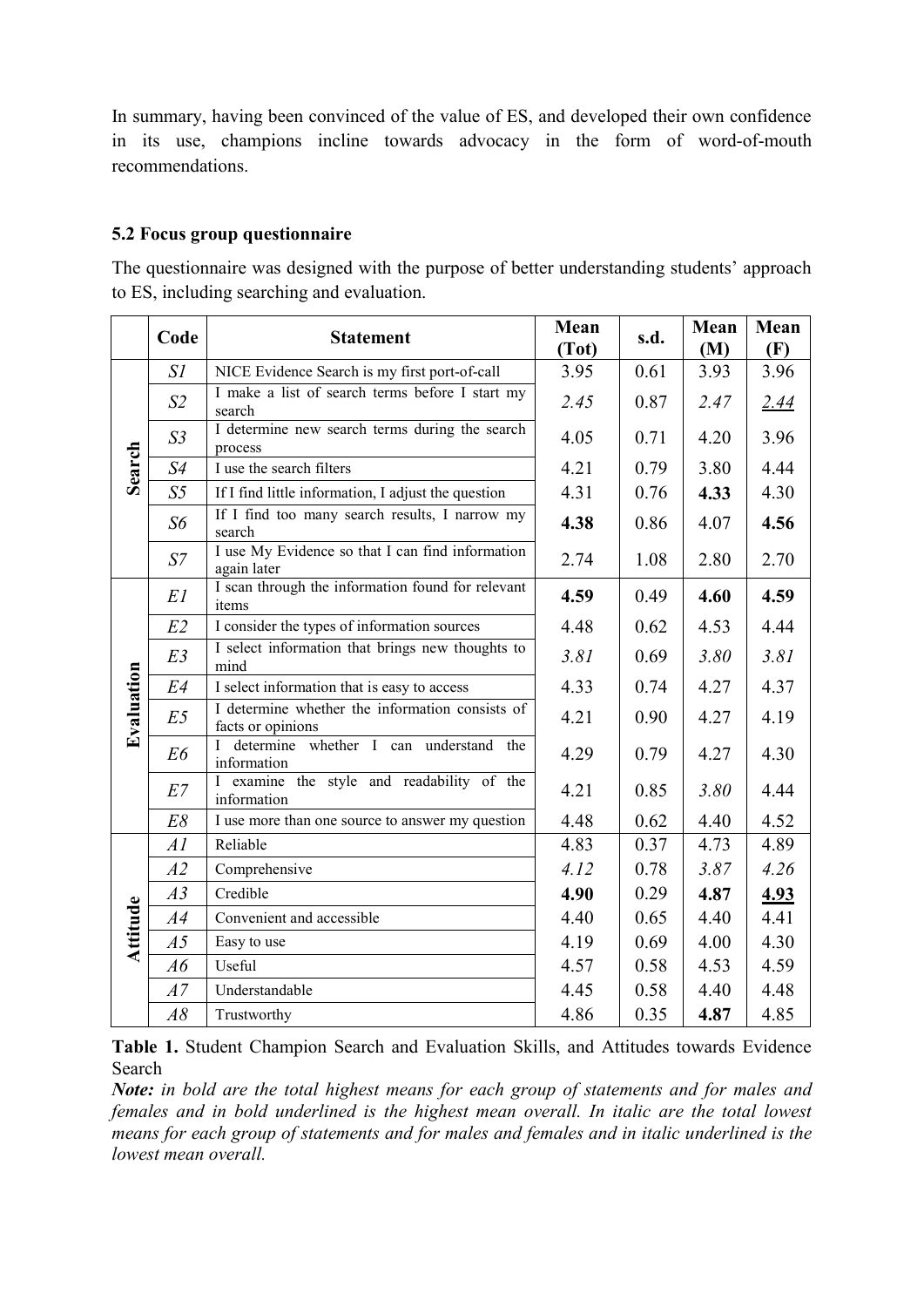Descriptive statistics are summarised in Table 1. In terms of searching for information (statements S1 to S7), student champions tend to perform comprehensive searches, with most means in this category being around 4 or more (overall group mean  $= 3.73$ ). The use of My Evidence is limited (mean  $= 2.74$ ), as is making a list of the search terms beforehand (mean  $=$ 2.45). The use of the resource filters is very high (mean = 4.21), but such use seems to be more of a prerogative with female champions (mean  $= 4.44$ ), than with male champions (mean = 3.80). An independent-samples t-test performed on this statement has confirmed that there is, in fact, a statistically significant difference in the mean use of filters scores for males (mean = 3.80, s.d. = 0.941) and females (mean = 4.44, s.d. = 0.641; t (40)<sup>1</sup> = -2.64, p = 0.012 two-tailed).

Stepwise multiple regression<sup>2</sup> was used to determine what attitude factors would influence the choice of NICE Evidence Search as the first port-of-call for a study assignment (S1) (Table 2). Preliminary analyses were conducted to ensure that there was no violation of the assumptions of normality, linearity, multi-co-linearity and homoscedasticity<sup>3</sup>. Of all Attitude factors taken into account, only 'convenient and accessible' and 'trustworthy' were statistically significant and, therefore, contributing to the choice of ES as the first port-of-call. These two control measures account for 52% of the variance explained by the model, with 'convenient and accessible' recording a much higher beta value<sup>4</sup> (beta =  $0.632$ , p <  $0.001$ ) than 'trustworthy' (beta =  $0.252$ , p =  $0.030$ ).

For the evaluation of the information retrieved through ES, the overall mean for statements (E1 to E8) increases to 4.30, with 'I scan through the information found for relevant items' scoring the highest mean of 4.59. The only item to score below 4 is 'I select information that

1

<sup>&</sup>lt;sup>1</sup> "*t*" is a test statistic used to check whether a regression coefficient beta is significantly different from zero. *Sig.* (also expressed as "*p*" in the text) gives a measure of the statistical significance of each independent variable to the equation. This value must be smaller than 0.05.

<sup>2</sup> *Stepwise multiple regression* can provide statistically stronger results than standard regression. In stepwise regression, independent variables are entered into the regression equation one at a time; at each step, the independent variable that contributes the most to the prediction equation (in terms of increasing the multiple correlation R) is entered first. This process continues until additional variables make statistically significant contributions to the regression equation.

<sup>&</sup>lt;sup>3</sup> *Multicollinearity* is defined as a situation in which two or more independent (predictor) variables are too closely linearly related. This can misleadingly inflate the coefficient estimates of the predictors. *Homoscedasticity* is the assumption that the variance (the measure of how spread out a distribution is) around the regression line is the same for all values of the independent variable.

<sup>4</sup> The *standardised coefficient beta* gives the measure of how much each independent variable included in the model contributes to the prediction of the dependent variable. The higher the number, the higher and more relevant the contribution.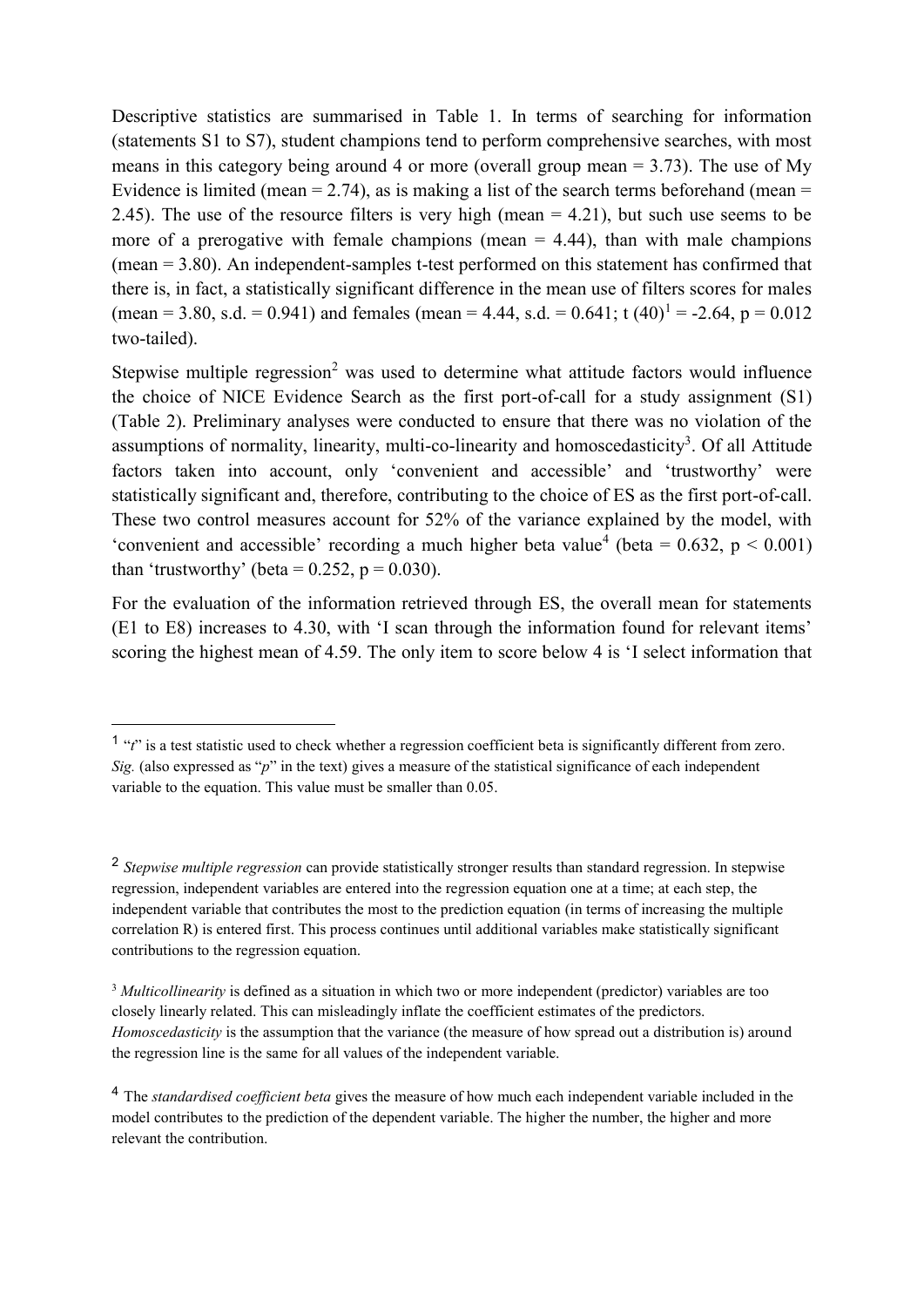brings new thoughts to mind', with a mean of 3.81, and showing no difference between males and females.

In this group, the item 'I examine the style and readability of the information' is the only one, together with the use of filters discussed above, to show a difference between the means of males' and females' scores, with the former paying much less attention to the style of the retrieved material than the latter. An independent-sample t-test performed on this item has confirmed a statistically significant difference in mean scores between males (mean = 3.80, s.d. = 0.941) and females (mean = 4.44, s.d. = 0.751; t (40) = -2.43, p = 0.02 two-tailed).

| Model Summary <sup>c</sup>                           |                   |          |                      |                               |  |  |  |  |
|------------------------------------------------------|-------------------|----------|----------------------|-------------------------------|--|--|--|--|
| Model                                                | R                 | R Square | Adjusted R<br>Square | Std. Error of the<br>Estimate |  |  |  |  |
|                                                      | .696a             | .484     | .471                 | .453                          |  |  |  |  |
|                                                      | .737 <sup>b</sup> | .543     | .520                 | .432                          |  |  |  |  |
| a. Predictors: (Constant). Convenient and accessible |                   |          |                      |                               |  |  |  |  |

b. Predictors: (Constant), Convenient and accessible, Trustworthy

c. Dependent Variable: NICE Evidence Search is my first port of call

|   |                           | <b>Unstandardized Coefficients</b> |            | Standardized<br>Coefficients |         |      |
|---|---------------------------|------------------------------------|------------|------------------------------|---------|------|
|   | Model                     | B                                  | Std. Error | Beta                         |         | Sig. |
|   | (Constant)                | 1.081                              | .474       |                              | 2.282   | .028 |
|   | Convenient and accessible | .652                               | .106       | .696                         | 6.125   | .000 |
| 2 | (Constant)                | $-.806$                            | .953       |                              | $-.846$ | .403 |
|   | Convenient and accessible | .592                               | .105       | .632                         | 5.655   | .000 |
|   | Trustworthy               | .442                               | .197       | .252                         | 2.250   | .030 |

**Table 2.** Summary of stepwise multiple regression analysis to evaluate what Attitude factors can influence the use of NICE Evidence Search as the first port-of-call during a study assignment.

Finally, the last set of items (A1 to A8) concerns the student champions' general attitude towards NICE Evidence Search. The results show that all items included in this group are extremely relevant for the students, with an overall mean of 4.54 and no item scoring below 4. The whole Attitude group has a very good internal consistency, with a Cronbach's Alpha coefficient of 0.797, well above the threshold of 0.7 suggested by DeVellis (2003); this indicates that such items explain the students' attitude in a complete and thorough manner.

It emerges that the student champions consider ES to be credible (mean  $=$  4.90), trustworthy (mean  $= 4.86$ ) and reliable (mean  $= 4.83$ ). The champions' attitude towards other aspects of the resource, which relate more to its usability, is clearly less positive; in fact, comprehensive (mean = 4.12), easy to use (mean = 4.19) and convenient and accessible (mean = 4.40) show the lowest scores of the group in general and both for males and females.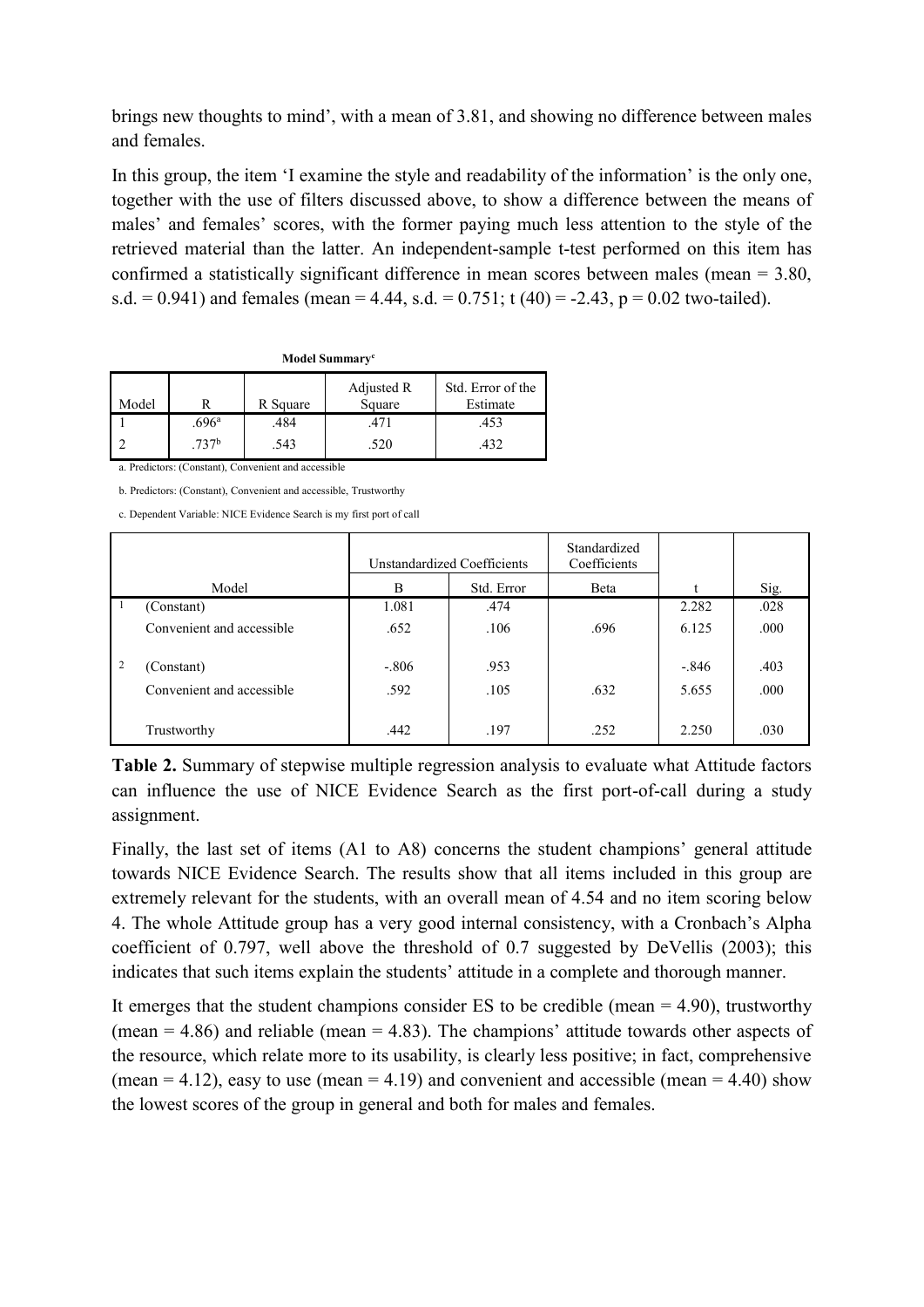#### **6. Discussion and Conclusions**

This research focuses on the benefits that accrue from a peer-led model of information literacy training, the NICE Evidence Search Student Champion Scheme. In particular, the research examines and offers insights from the peers' perspective, through asking them about the benefits and learning that they accrue through their involvement in the scheme and assessing their attitudes towards Evidence Search, the information resource on which they have been delivering the training, and their subsequent information behaviour.

The research finds that at a general level champions develop their skills in both teaching and information through their activities as peer trainers. Some also comment on developing and practising their organisational skills. This is consistent with other studies in different contexts, which assert that peer tutoring provides learning opportunities for peers, including the enhancement of both their information and teaching skills (Halliday & Nordgren, 2005; Topping, 1996). However, given the nature of the study programmes that the medical students in our focus groups are enrolled on many already have some teaching experience, so that the most significant impact of their involvement in the scheme is the development of their information skills. Learning in this area ranges through becoming more aware of the sources, more convinced of the value of the right information in study, clinical and other practice settings, and more experienced as searchers.

Being a peer trainer also impacts on their information practices. Evidence suggests that they adopt Evidence Search as their first port-of-call for study and professional tasks, despite persisting in their use of Google for other search tasks. The persistence of this use of Google is not surprising, given the extent to which it is embedded in the information practice in everyday information searching, and the value that is accorded to accessibility (Kim & Sin, 2011; McKinney et al., 2011). The questionnaire findings offer wider insights into the impact of being a champion on both their attitudes towards ES and their information behaviour. Champions regard ES as credible, trustworthy and reliable. The key attitude factors that affect their choice of ES as the first port-of-call for a study assignment are 'convenient and accessible' and 'trustworthy'; again, the importance of accessibility is echoed in other studies (Kim & Sin, 2011). In addition, their approach to searching for and evaluating information is that of an expert. When searching, champions tend to perform comprehensive searches, and make good use of filters to narrow search outputs. For the evaluation of information, the means of all the items are high, with the highest being for "I scan through the information found for relevant items". Exploratory analyses by gender suggest there are some statistically significant differences in the responses to some of the questions in the searching and evaluation sections, suggesting that further research that considers the impact of demographic factors might be useful.

One of the most interesting findings from this research, and one that has not previously received attention, is the link between being a peer trainer and becoming an advocate. In this case, the advocacy is in respect of one specific source, but in other contexts, advocacy might relate to any of the various aspects of information literacy. Also, in this practice based discipline, advocacy extended beyond fellow students to professionals in practice settings. Older practitioners often look to younger colleagues for a lead on technology innovation, so influencing students and potential professionals is an important step towards the wider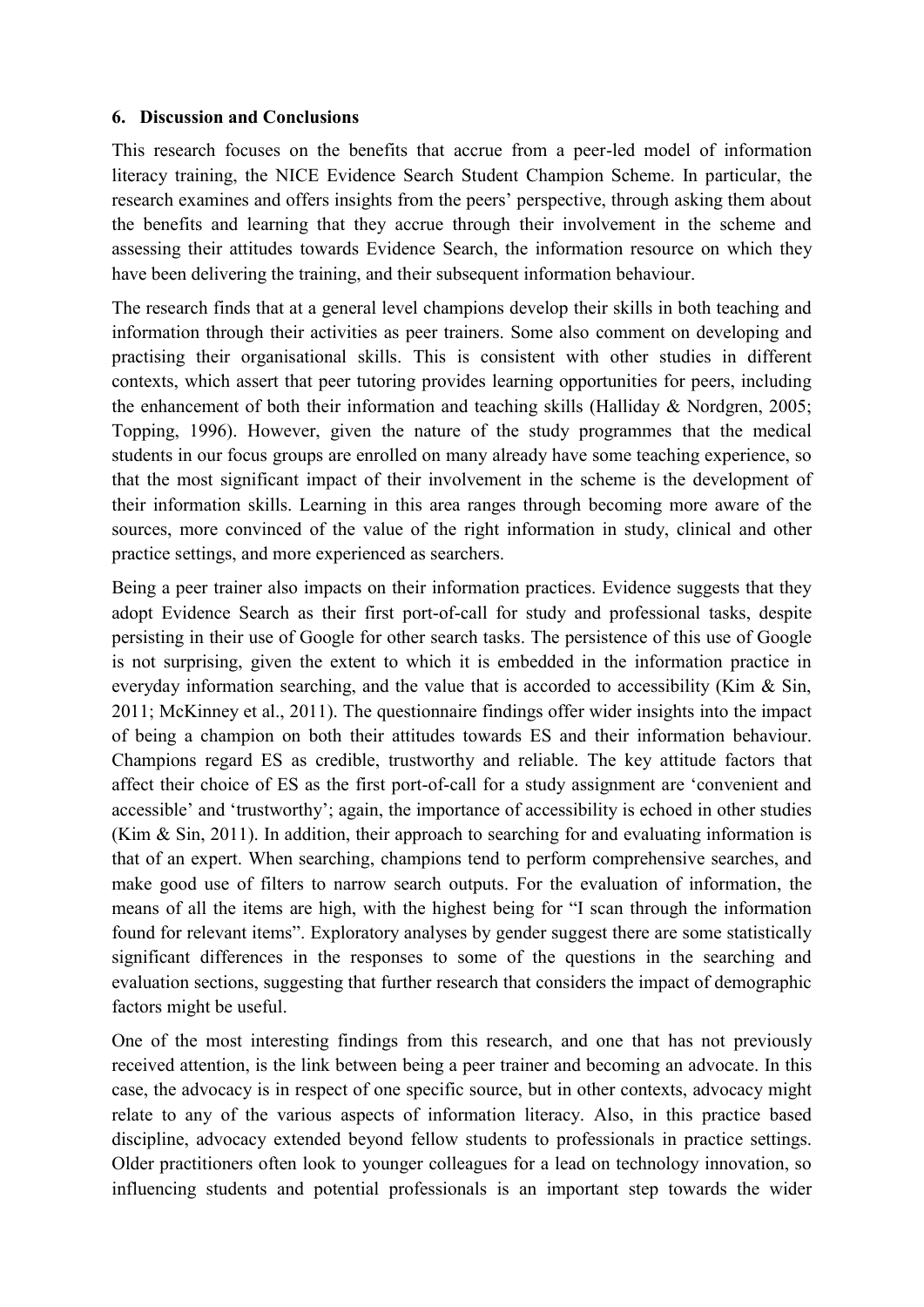adoption of such information literacy. However, it is also important to remember that such advocacy is not 'a free ride'. Champions became sufficiently familiar with ES, that they started to criticise aspects of its functionality and interface, and its applicability in a variety of settings. In other words, it is unrealistic to expect unconditional advocacy.

Whilst acknowledging that this research has been conducted in a specific context, the research findings are based on a national scheme, running across many universities. The specific peer-based approach described in this research may not be directly transferable to other contexts and other disciplines, and equally the findings of this research may have limited transferability. However, the scheme does present a model for reflection, and the findings of this research provide the basis for an agenda for further research into peer-led training, in general, and more specifically peer involvement in information literacy training. We suggest further research explore the following:

- Different models for embedding peer-led training in information literacy development.
- The experience, and impact of being a peer trainer, in both the short and longer term. Research in this area might explore, for example, short-term impacts on information behaviour, and longer term impacts on career routes and development.
- The impact of peer-led training on the information behaviour of the peer trainees.
- How advocacy for information literacy can be cultivated and encouraged.
- Any demographic or disciplinary influences on the motivation to engage as a peertrainer, or its impact.

As for practice, this study has already offered valuable insights into the performance of the SCS, which will inform its further development. Specific considerations for other information literacy programmes might be:

- Recognise that to encourage peer-engagement, it is necessary to understand, communicate and deliver on the potential benefits for them.
- The most important benefits for the peer-trainers is their enhanced information literacy.
- It may be the case that 'less is more', in the sense that an information literacy programme that focuses on a few authoritative and useful sources may be more effective than a broader review of all potential information sources.
- An effective interactive information literacy programme, in which the relevance is direct and immediate can engender advocacy, not only for specific sources as in this case, but for, say an academic library or an information literacy programme.

## **References**

Bailey, P., Derbyshire, J., Harding, A., Rayson, K. & Syson, L. (2007). Assessing the impact of a study skills programme on the academic development of nursing diploma students at Northumbria University. *UK Health Information & Libraries Journal*, 24 (s1), 77-85.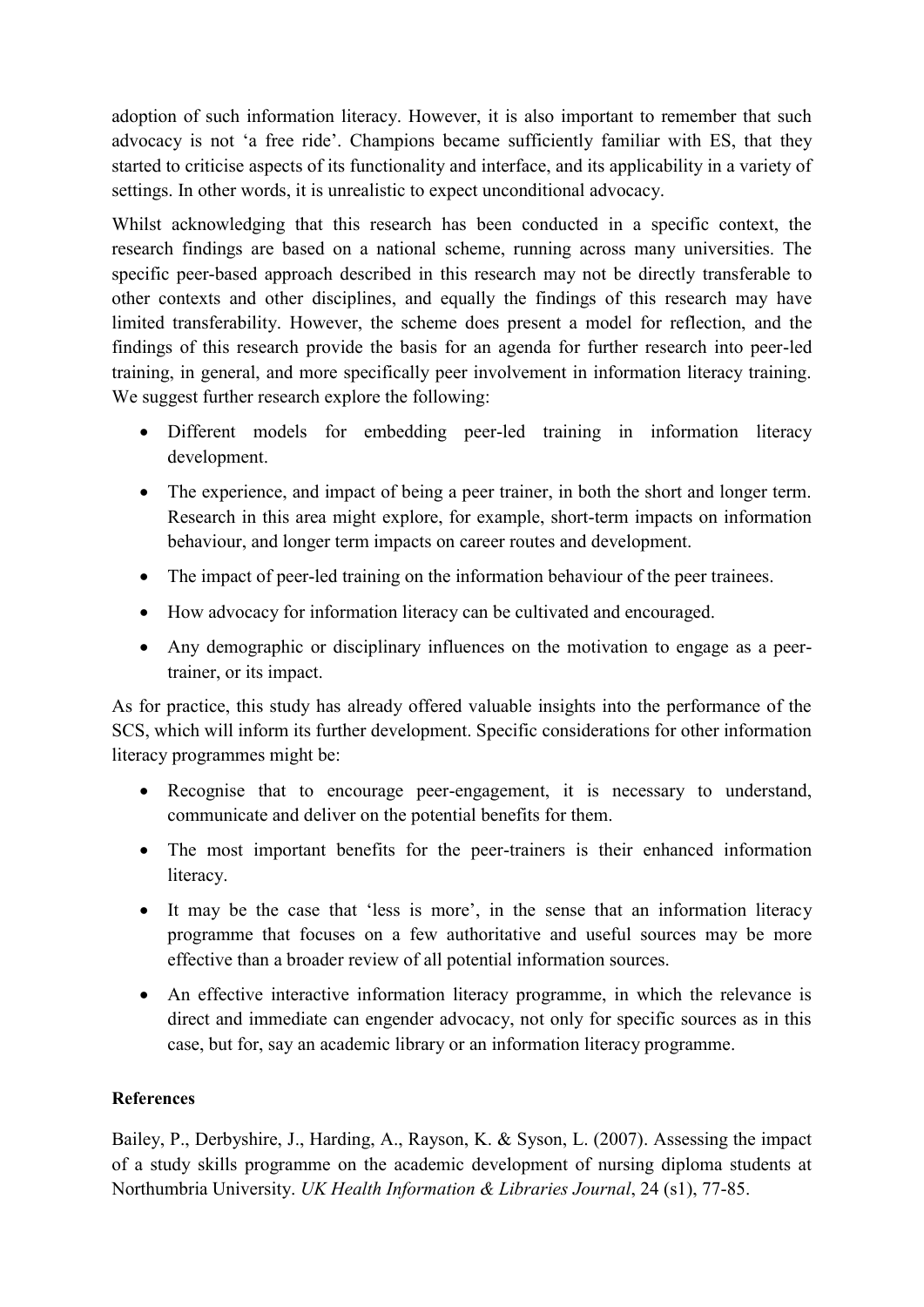Bates, W. (2001). Reducing the frequency of errors in medicine using information technology. *Journal of the American Medical Informatics Association*, 8 (4), 299-308.

Bolton, T., Puliese, T. & Singleton-Jackson, J. (2009). Advancing the promotion of information literacy through peer-led learning. *Communications in Information Literacy,* 3  $(1), 20-30.$ 

Carr, S., Iredell, H., Newton-Smith, C. & Clark, C. (2011). Evaluation of information literacy skill development in first year medical students. *Australian Academic & Research Libraries*, 42 (2), 136-148.

Clarke, M.A., Belden, J.L., Koopman, R.J., Steege, L.M., Moore, J.L., Canfield, S.M. & Kim, M.S. (2013). Information needs and information-seeking behaviour analysis of primary care physicians and nurses: a literature review. *Health Information and Libraries Journal*, 30, 178-190.

Cullen, R., Clark, M. & Esson, R. (2011). Evidence-based information-seeking skills of junior doctors entering the workforce: an evaluation of the impact of information literacy training during pre-clinical years. *Health Information and Libraries Journal,* 28, 119-129.

DeVellis, R.F. (2003). Scale development: Theory and applications. (2<sup>nd</sup> Ed.) Thousand Oaks, California: Sage.

Dorsch, J.L., Auyer, M.K. & Meyer, L.E. (2004). Impact of an evidence-based medicine curricula on medical students attitudes and skills. *Journal of the Medical Library Association,*  92 (4), 397-406.

Farrell, A., Goosney, J. & Hutchens, K. (2013). Evaluation of the effectiveness of course integrated library instruction in an undergraduate nursing program. *Journal of the Canadian Health Libraries Association,* 34, 164-175.

Flaspohler, M., Rix, E. & Faspohler, J. (2007). The annotated bibliography and citation behaviour- enhancing student scholarship in an undergraduate biology course. *CBE – Life Sciences Education,* 6 (4), 350-360.

Gray, N.J., Klein, J.D., Noyce, P.R., Sesselberh, T.S. & Cantrill, J.A. (2005). Health information-seeking behaviour in adolescence: The place of the Internet. *Social Science & Medicine,* 60 (7), 1467-1678.

Greenhalgh, T. (2010). How to Read a Paper: The Basics of Evidence-Based Medicine  $(4<sup>th</sup>$ Ed.) Wiley-Blackwell, BMJ Books.

Gross, M. & Latham, D. (2007). Attaining information literacy: an investigation of the relationship between skill level, self-estimates of skill, and library anxiety. *Library & Information Science Research*, 29, 332-353.

Gross, M. & Latham, D. (2012). What's skill got to do with it?: Information literacy skills and self-views of ability among first-year college students. *Journal of the American Society for Information Science,* 63 (3), 574-583.

Halliday, W. & Nordgren, C. (2005). Extending the reach of librarians: Library peer mentor program at Utah State University. *College and Research Libraries News*, 66 (4), 82-284.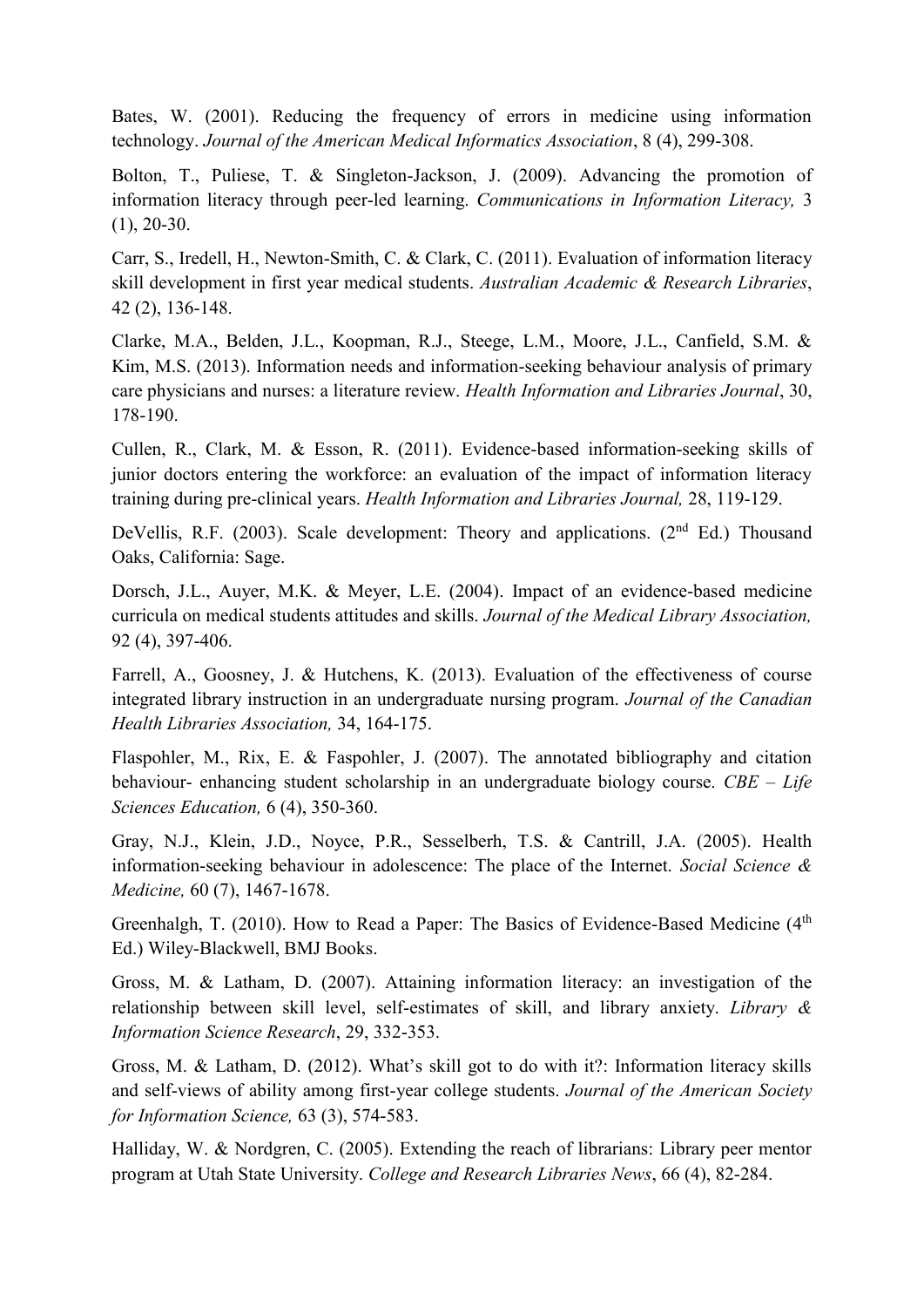Hellbring, A. & Wiberg, A. (2013). Using peers in a three folded support: student needs and achieving the learning outcomes. *Nordic Journal of Information Literacy in Higher Education,* 5 (1).

Hsieh, M.L., Dawson, P.H., Hofmann, M.A., Titus, M.L. & Carlin, M.T. (2014) Four pedagogical approaches in helping students learn information literacy skills. *Journal of Academic Librarianship, Online*

Jacobsen, H.E. & Andenaes, R. (2011). Third year nursing students' understanding of how to find and evaluate information from bibliographic databases and internet sites. *Nurse Education Today,* 31, 898-903.

Jake, R., Pesut, B. & Erbacker, L. (2012). Promoting information literacy through collaborative service learning in an undergraduate research course. *Nurse Education Today*, 32 (8), 920-923.

Kim, K-S. & Sin, S-C. J. (2011). Selecting quality sources: bridging the gap between the perception and the use of information sources. *Journal of Information Science*, 37 (2), 178- 188.

Loo, J.L. (2013). Guided and team-based learning for chemical information literacy. *Journal of Academic Librarianship,* 39, 252-259.

McKinney, P., Jones, M. & Turkington, S. (2011). Information literacy through enquiry. *Aslib Proceedings,* 63 (2/3), 221-240.

Mofford, K. & Steinberg, M.H. (2006). Librarians and faculty as partners: Collaboration at work. *Teaching Professor*, 20 (10), 3-5.

Moselen, C. & Wang, L. (2014). Integrating information literacy into academic curricula: a professional development programme for librarians at the University of Auckland. *Journal of Academic Librarianship,* 40, 116-123.

Mullins, K. (2014). Good IDEA: instructional design model for integrating information literacy. *Journal of Academic Librarianship, Online.* 

Rowlands, I., Nicholas, D., Williams, P., Huntington, P., Fieldhouse, M., Gunter, B., Withey, R., Jamali, H.R., Dobrowolski, T. & Tenopir, C. (2008). The Google generation: the information behaviour of the research of the future. *New Information Perspectives,* 60 (4), 290-310.

Rowley, J. & Johnson, F. (2013). Understanding trust formation in digital information sources: The case of Wikipedia. *Journal of Information Science*, 39 (4), 494-508.

Rowley, J., Johnson, F. & Sbaffi, L. (2013). Insights into trust in digital health information. Paper presented at CARPE, Manchester, UK, 4-6 November 2013.

Sackett, D.L., Rosenberg, W.M., Gray, J.A., Haynes, R.B. & Richardson, W.S. (1996). Evidence based medicine: what it is and what it isn't. *BMJ*, 312 (7023), 71-72.

Schroeder, H. (2010). Creating library tutorials for nursing students. *Medical Reference Services Quarterly,* 29 (2), 109-120.